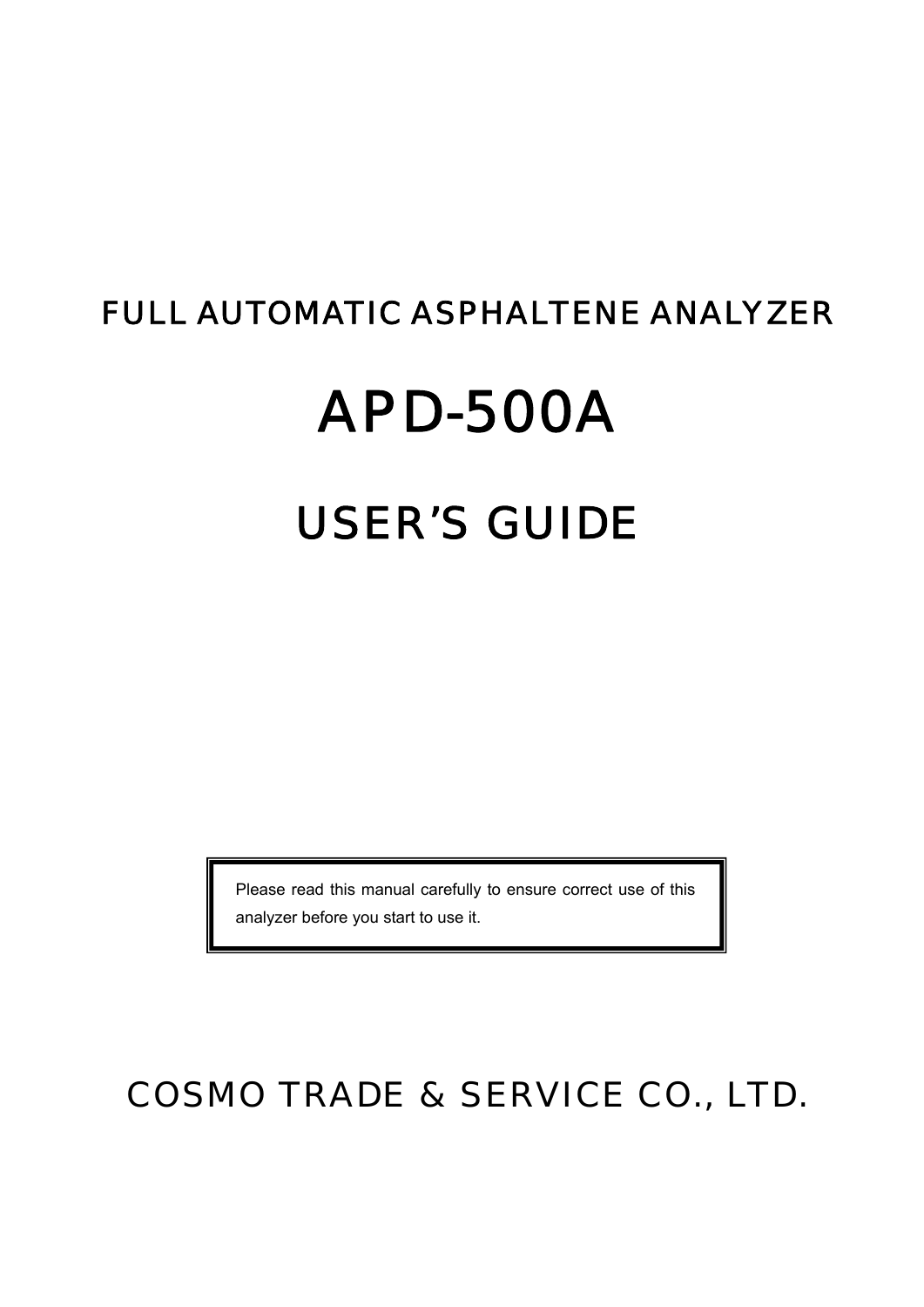### **TABLE OF CONTENTS**

| 3-2. Standard Asphaltene Material for Calibration and Actual Samples for Measurement 3          |  |
|-------------------------------------------------------------------------------------------------|--|
|                                                                                                 |  |
|                                                                                                 |  |
|                                                                                                 |  |
|                                                                                                 |  |
|                                                                                                 |  |
|                                                                                                 |  |
|                                                                                                 |  |
|                                                                                                 |  |
|                                                                                                 |  |
|                                                                                                 |  |
|                                                                                                 |  |
|                                                                                                 |  |
|                                                                                                 |  |
|                                                                                                 |  |
|                                                                                                 |  |
|                                                                                                 |  |
|                                                                                                 |  |
|                                                                                                 |  |
|                                                                                                 |  |
|                                                                                                 |  |
|                                                                                                 |  |
| 9-2. Preparation of Standard Asphaltene Solution for Calibration and Sample Solution for Actual |  |
|                                                                                                 |  |
|                                                                                                 |  |
|                                                                                                 |  |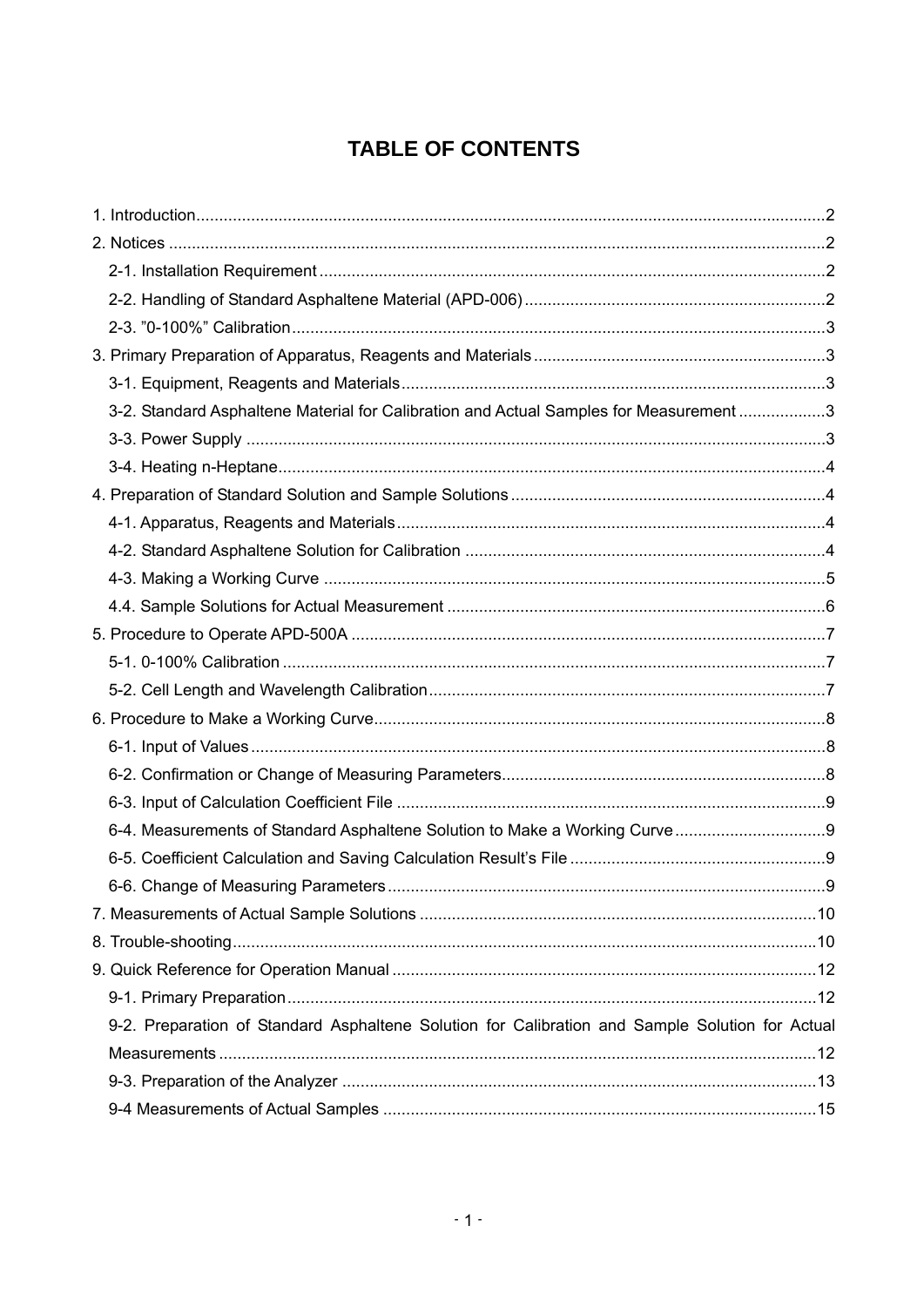#### <span id="page-2-0"></span>**1. Introduction**

This user's guide explains you how to operate the APD-500A Full Automatic Asphaltene Analyzer, as a basic method.

#### **2. Notices**

This guide explains you about the APD-500A with its standard configuration.

For any specially added configuration, if any, please refer to a separate specification sheet. Heating is needed when you prepare sample solution, so do your job in a draft chamber using an appropriate protective equipment in order to avoid to aspirate solution's vapor and protect from burn injury. It is requested that you read this user's guide carefully before you start to actually use this analyzer. Before operating this analyzer, its installation and setting of necessary parameters into the analyzer must have been carefully done.

#### **2-1. Installation Requirement**

1) Power supply

When about 30 minutes have elapsed after turning on the analyzer, select the "Function 8" to display "Potential" and make sure that there is no particular fluctuation between the right and left potential values (S and L in mV). If there is any fluctuation, check your local supply voltage and take a necessary precaution to install a voltage stabilizer, etc. when voltage fluctuation is taking place from time to time.

- 2) Installation space
	- Make sure that a place of installation is flat.
	- Make sure that your environment to use the analyzer is free from interfusion of dust, water or any other foreign object.
	- Make sure that a place of installation is free from any vibration from its surrounding area. A light path will be misaligned due to vibration, and it may affect "Potential" (mV) and cause inaccurate measurements as a result.
- 3) Nozzle position and stirrer revolution

After setting a suction nozzle, put a magnetic stirring bar and n-Heptane in a flask. Set it on a turn-table and check suction and stirrer's revolution speed. If stirrer's revolution speed is too fast, air is sucked during the suction of sample solution, which will affect measurement values.

#### **2-2. Handling of Standard Asphaltene Material (APD-006)**

1) Heating a bottle of APD-006

Before taking standard Asphaltene material from a bottle, heat it as it is in a bottle in a thermostatic chamber kept at the temperature of 50 to 60°C for 30 minutes at minimum. Then, shake a bottle strongly so that its inner liquid may become uniform. If you take Asphaltene sample from a bottle without heating, Asphaltene particles are not uniform in the liquid, and using such a sample, it will be very difficult to get accurate results of measurements. Also, if Asphaltene liquid has cooled down during your sampling, accurate measurements will also become difficult due to the said reason, so in such a case, it will be needed to heat such once-cooled Asphaltene liquid again. Sampling as quickly as possible in a short time is therefore very important.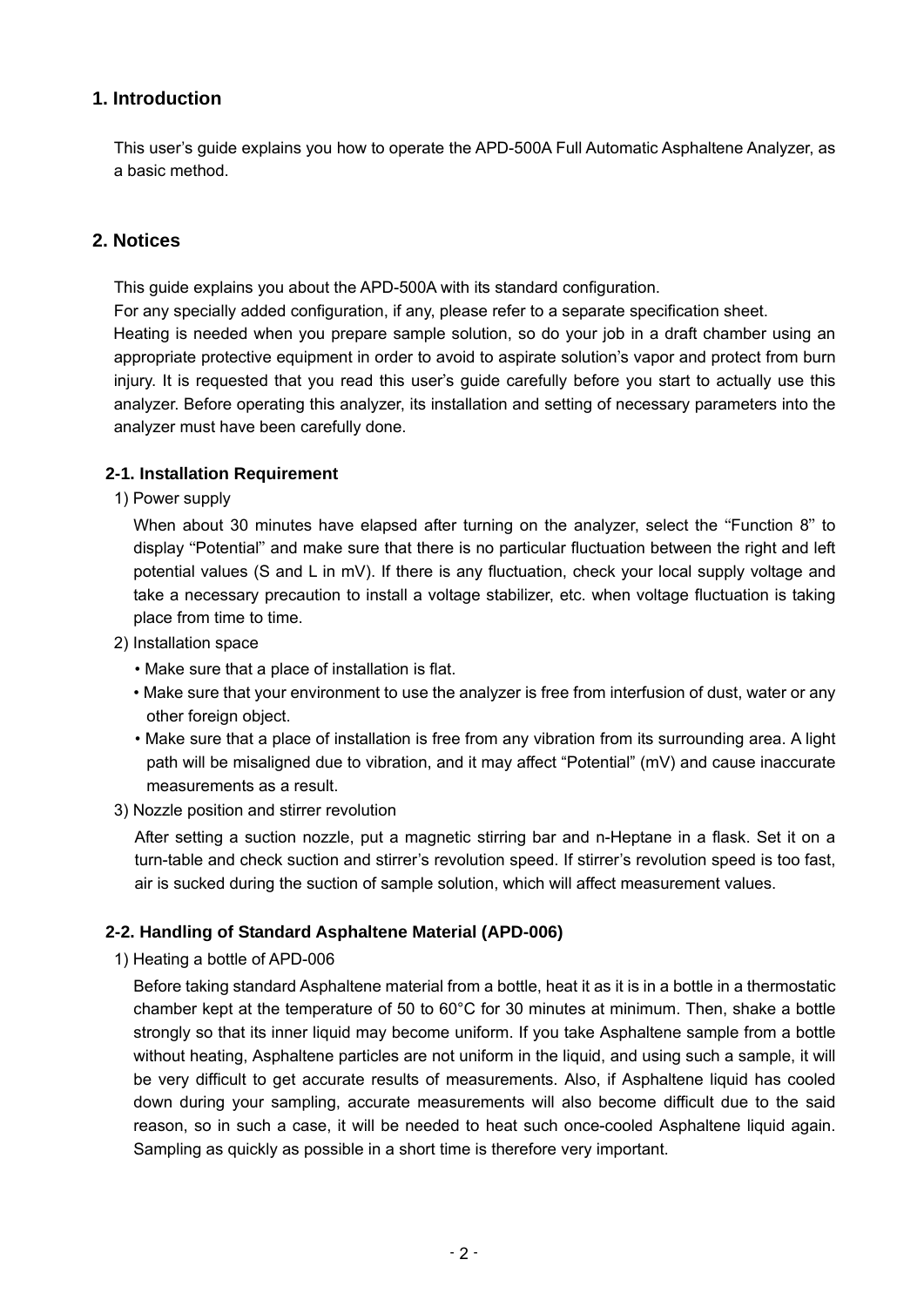<span id="page-3-0"></span>2) Protection from foreign object interfusion

When you open a bottle of APD-006, make sure first that there is no dust around you. Use a clean spatula or disposable pipette, preferably a new one every time when you take Asphaltene sample. Always close a bottle with a cap, except when you take Asphaltene sample from it, in order to protect from interfusion of foreign object.

3) Purging by nitrogen

After you used a bottle of APD-006, blow nitrogen gas into a bottle to exhaust oxygen inside. When oxygen remains inside a bottle, it may be possible that Asphaltene nature is transmuted.

4) Keeping a bottle of APD-006

Keep this bottle in a dark and cool place free from the sunlight. Light shielding is important as Asphaltene has a nature to deteriorate in quality by the sunlight.

#### **2-3. "0-100%" Calibration**

This calibration must be done to make actual measurements correctly. It is needed for the purpose to compensate deviations of "Potential" that may result from deterioration in a light source lamp's illumination intensity caused by supply voltage's fluctuation, variation of surrounding temperature and humidity, and aged deterioration, as well as contamination of a flow cell (used for absorbance measurement), clouding of a translucent mirror and sensitivity deterioration of detectors, etc.

#### **3. Primary Preparation of Apparatus, Reagents and Materials**

#### **3-1. Equipment, Reagents and Materials**

- 3-1-1. Equipment
	- Thermostatic chamber (50 to 60°C)
	- Water bath (80°C)
- 3-1-2. Reagents and Materials
	- Standard Asphaltene material (APD-006)
	- Actual samples for measurements
	- n-Heptane (reagent-grade, >99% purity)

#### **3-2. Standard Asphaltene Material for Calibration and Actual Samples for Measurement**

Heat bottles of APD-006 and actual samples for measurement in a thermostatic chamber that is kept at the temperature of 50 to 60°C for about 30 minutes to 1 hour.

#### **3-3. Power Supply**

Turn on the analyzer and make sure that its display indicates "READY", and select "Potential" by "FUNCTION 8" to indicate the right and left values (S and L in mV) on the display. Leave the analyzer as it is for at least 20 minutes and make sure that there is no significant fluctuation of those values.

#### **• Confirmation of Potential**

The light emitted from a light source lamp passes through a flow cell and is separated by a translucent mirror to 2 wavelengths of S (750nm) and L (800nm), which are detected by 2 detectors as electric signals. The mV values of those electric signals are "Potential".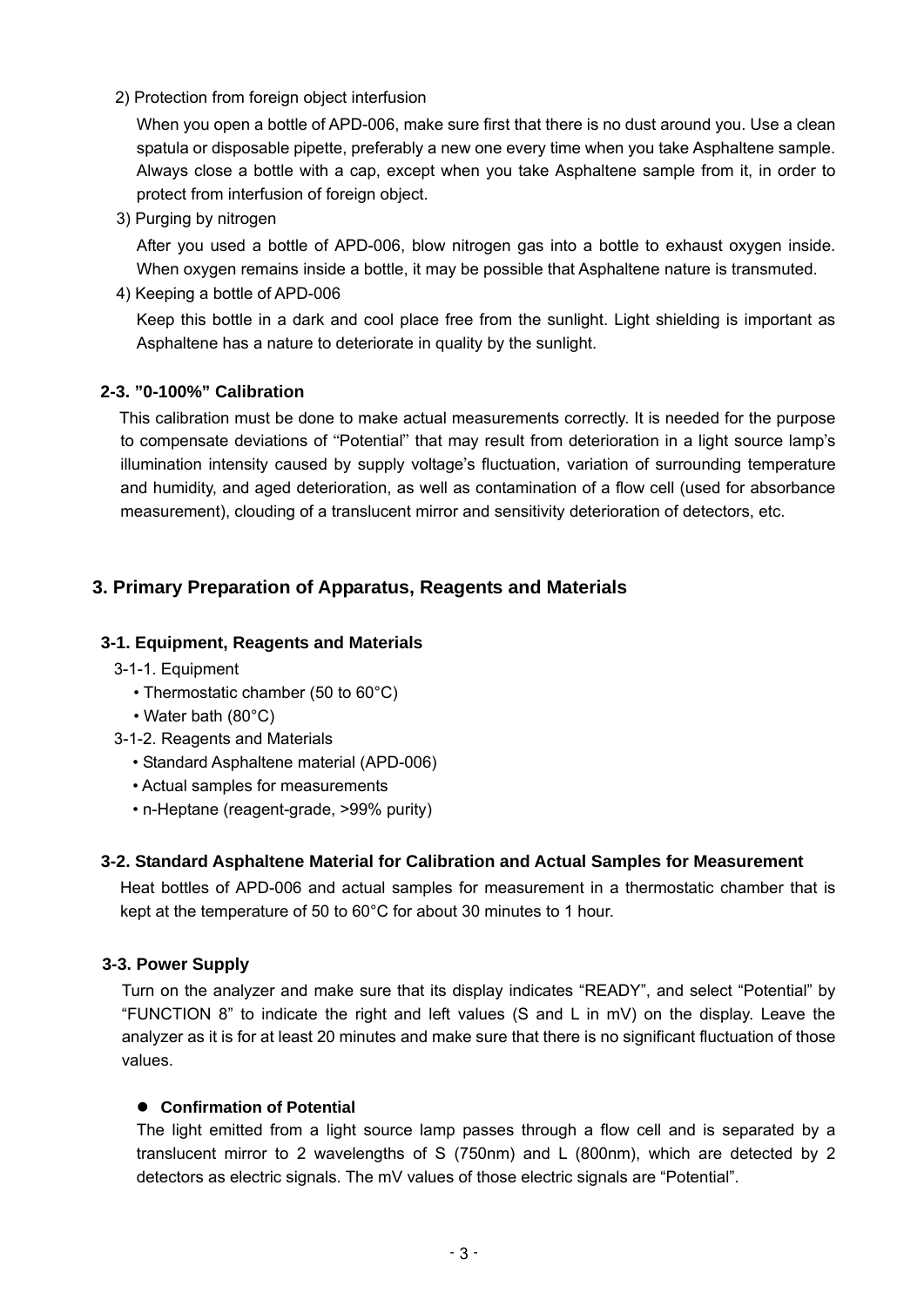<span id="page-4-0"></span>Supposing that a flow cell is not contaminated and is empty, select "Potential" by "Function 8" to indicate the mV values on the display. If your analyzer is normal, both of the S and L values should be more than 800mV and stable without fluctuation. It is very important.

In case there is light source lamp's deterioration in quality, the mV values may become extremely low, and in such a case, a lamp must be replaced with a new one.

This confirmation of potential must be done when more than half an hour has elapsed after you turned on the analyzer, and it is why you will have to wait for a light source lamp to become stable.

#### **3-4. Heating n-Heptane**

Heat a bottle of n-Heptane in a water bath kept at the temperature of 80ºC for about 30 minutes to 1 hour.

#### **4. Preparation of Standard Solution and Sample Solutions**

#### **4-1. Apparatus, Reagents and Materials**

- 4-1-1. Apparatus and labwares
	- Analytical balance (with a capacity to weigh up to 0.1mg in minimum unit)
	- Disposable pipette (around 1mL)
	- Measuring pipette (measurable up to 1mL) or one-mark pipette (1mL)
	- Measuring cylinder (100mL)
	- Measuring flask with a stopper (500mL)
	- Erlenmeyer flask with a stopper (100mL)
	- Magnetic stirring bar
- 4-1-2. Reagents and Materials
	- Toluene (reagent-grade, >99.5% purity)
	- Heated n-Heptane (reagent-grade, >99% purity, see **"3-4. Heating n-Heptane"**)
	- Standard Asphaltene material for calibration (APD-006) and actual samples for measurement

#### **4-2. Standard Asphaltene Solution for Calibration**

This is used to set the absorbances stated on a label of standard Asphaltene's bottle (1g of Asphaltene in 100mL of Toluene; for 10mm cell) to your analyzer.

The "ABS(S):1gr/100ml Toluene and ABS(L):1gr/100ml Toluene" stated on a label of standard Asphaltene's bottle indicate the absorbances for 10mm flow cell, but by doing this calibration, conversion to the analyzer's 3mm cell is automatically calculated and saved into the analyzer's internal memory as proper parameters.

#### 4-2-1. Preparation of Standard Asphaltene Solution

- 1) Using an analytical balance, precisely weigh and take 10g of standard Asphaltene material (APD-006) that has been heated in a thermostatic chamber, and put it into a 500mL measuring flask.
- 2) Take 500mL of Toluene in the measuring flask and tightly put a stopper on it. Then, shake the flask strongly to dissolve and mix up the standard Asphaltene sample.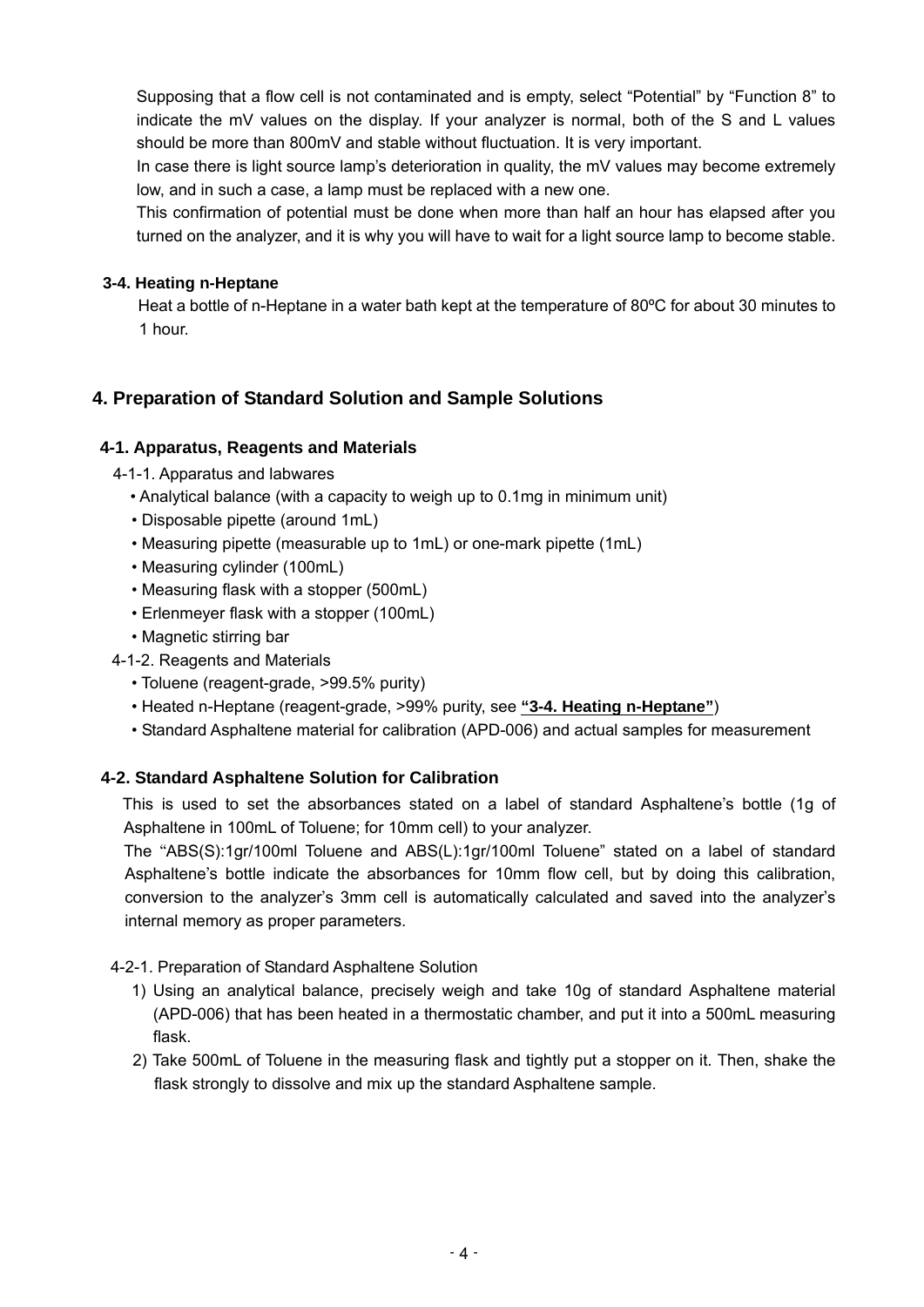#### <span id="page-5-0"></span>**4-3. Making a Working Curve**

All of your operation to prepare a standard Asphaltene solution till the end of measurement must be finished within 2 hours. Do not make any measurement using a standard Asphaltene solution that has been prepared more than 2 hours ago. It is why after 2 hours, Asphaltene particles in a solution will start agglomeration and particle size distribution will vary, with a result of inaccurate measurements.

Using this analyzer, a working curve can be made by measuring 5 points.

Weigh and take standard Asphaltene material by 0.1g, 0.3g, 0.5g, 0.7g and 0.9g, and add 1mL of Toluene and 100mL of heated n-Heptane to each standard sample for dissolution. After the prepared standard Asphaltene solutions have cooled down to a room temperature, you can measure Asphaltene particles that are separated out.

From "ASTM Value mass%" stated on a label of standard Asphaltene material's bottle, it is possible to calculate Asphaltene amount using the formula "Weighed Asphaltene sample's amount (g) x ASTM Value mass%".

4-3-1. Preparation of Standard Asphaltene Solution

- 1) Using an analytical balance, weigh and take pre-heated 5 standard Asphaltene samples (APD-006), and put them into 5 pieces of Erlenmeyer flask of 100mL each with stopper.
- 2) Take and add 1mL of Toluene each using a measuring pipette (1mL measurable) or a one-mark pipette (1mL).
- 3) Using a water bath, by which n-Heptane is being heated, heat the said Erlenmeyer flasks with stoppers, shaking them slowly and horizontally from time to time, until standard Asphaltene samples precipitated on the bottoms will be entirely dissolved.

#### **<Note: Complete dissolution by Toluene>**

While heating Erlenmeyer flasks with standard Asphaltene samples by a water bath (or a hot plate) as mentioned above, look through by illumination a bottom of each flask and make sure that there is no more Asphaltene sample stuck and remaining on a bottom.

When heating Erlenmeyer flasks, loosely put stoppers. If stoppers are tightly put, they may be blown due to internal Toluene's vaporized pressure.

4) After you confirmed complete dissolution of Asphaltene sample by Toluene, add 100mL of n-Heptane heated up to 80°C to each Erlenmeyer flask. At this time, a measuring cylinder used to take 100mL of n-Heptane should have been also heated to the same temperature as that of n-Heptane. If this cylinder is cool, a temperature of n-Heptane will also come down and it will affect results of measurements.

When you have added heated n-Heptane, tightly put a stopper on a flask and shake it strongly up and down and right and left. Continue its shaking until a flask's temperature comes down to a room temperature at intervals of about 5 to 10 minutes. A stopper should be loosened while a flask is left cooling. If it is tightened, there will be a possibility that a stopper cannot be taken off later due to lowering of internal pressure.

#### **<Note: Time for cooing>**

Although it depends on a surrounding condition, it usually takes about 40 minutes from adding heated n-Heptane until a flask's temperature comes down to a room temperature. Do its cooling in a room where the temperature is kept at 20 to 30°C. If an ambient temperature is extremely high or low, or if a variation in temperature is so serious, particle size distribution and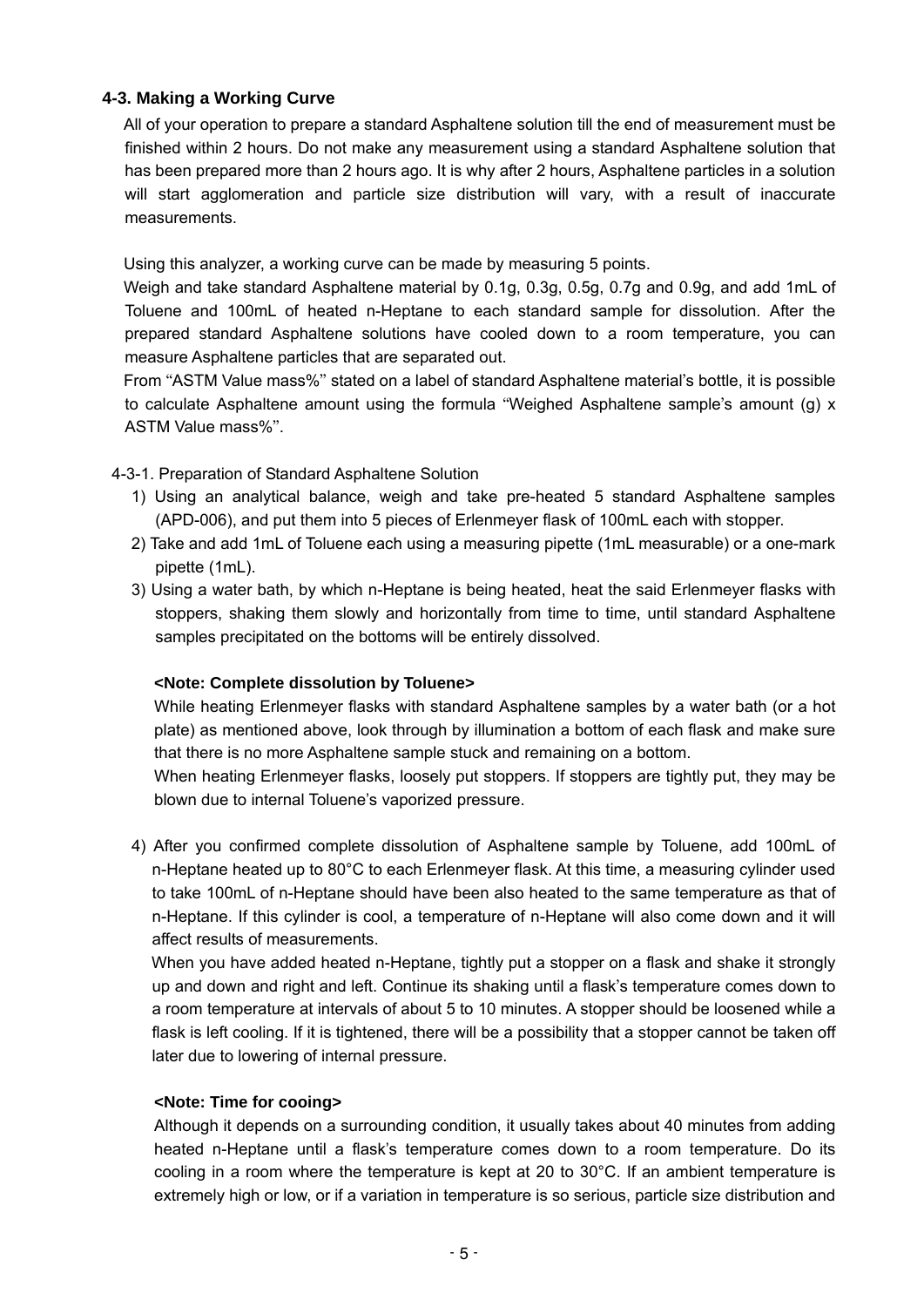<span id="page-6-0"></span>amount of Asphaltene particles to be separated out will vary and cause an error of measurement values.

It is reminded that you continue to shake a flask with standard Asphaltene solution at intervals of 5 to 10 minutes until a flask's temperature comes down to the room temperature.

Furthermore, all of such your operation to prepare a standard Asphaltene solution till the end of measurement must be finished within 2 hours. It will not be allowed for you to make a measurement using a standard Asphaltene solution that has been prepared more than 2 hours ago. It is why after 2 hours, Asphaltene particles in a solution will start agglomeration and particle size distribution will vary, with a result of inaccurate measurement.

#### **4.4. Sample Solutions for Actual Measurement**

Preparation of a sample solution for actual measurement will be done in the same way as mentioned above for making a working curve.

Amount of a sample to weigh and take should be determined so as to come within the range of a working curve's concentration that was made by standard Asphaltene solution prepared to make a working curve.

#### 4.4.1. Determination to Weigh and Sampling

Refer to the following table regarding a weight of a sample to take.

| Asphaltene content (wt%)  | Sampling weight (g) | Weighing accuracy (g) |  |
|---------------------------|---------------------|-----------------------|--|
| 1.0 or less               | $3 \pm 0.3$         | 0.01                  |  |
| Over 1.0 to less than 3.0 | $1 \pm 0.1$         | 0.005                 |  |
| Over 3.0 to less than 10  | $0.3 \pm 0.03$      | 0.001                 |  |
| Over 10 to less than 15   | $0.1 \pm 0.01$      | 0.0005                |  |

Determine a sample's weight so that it may come within the range of Asphaltene content measured using a working curve. For a measurement of an unknown sample, weigh and take 0.3g to measure, and from its measured value, recalculate a weight to take so that it comes within the range of Asphaltene content measured using a working curve. Then, prepare a proper sample solution and make your measurement. As a rare case, due to extraordinary large Asphaltene content, there will be a case that a measured value does not come within the range of Asphaltene content measured using a working curve despite you measured a sample that was weighed according to your recalculated weight. In such a case, from its measured value, recalculate again a weight to take as mentioned above, prepare a sample solution and make your measurement again.

#### 4.4.2. Confirmation of "A=ABS S/ABS L" value

There will be a case that its value does not come within the range of 1.0 to 1.3 due to your analyzer's disorder or a light source lamp's deterioration in quality, etc. So, confirm this value whenever you make your measurement.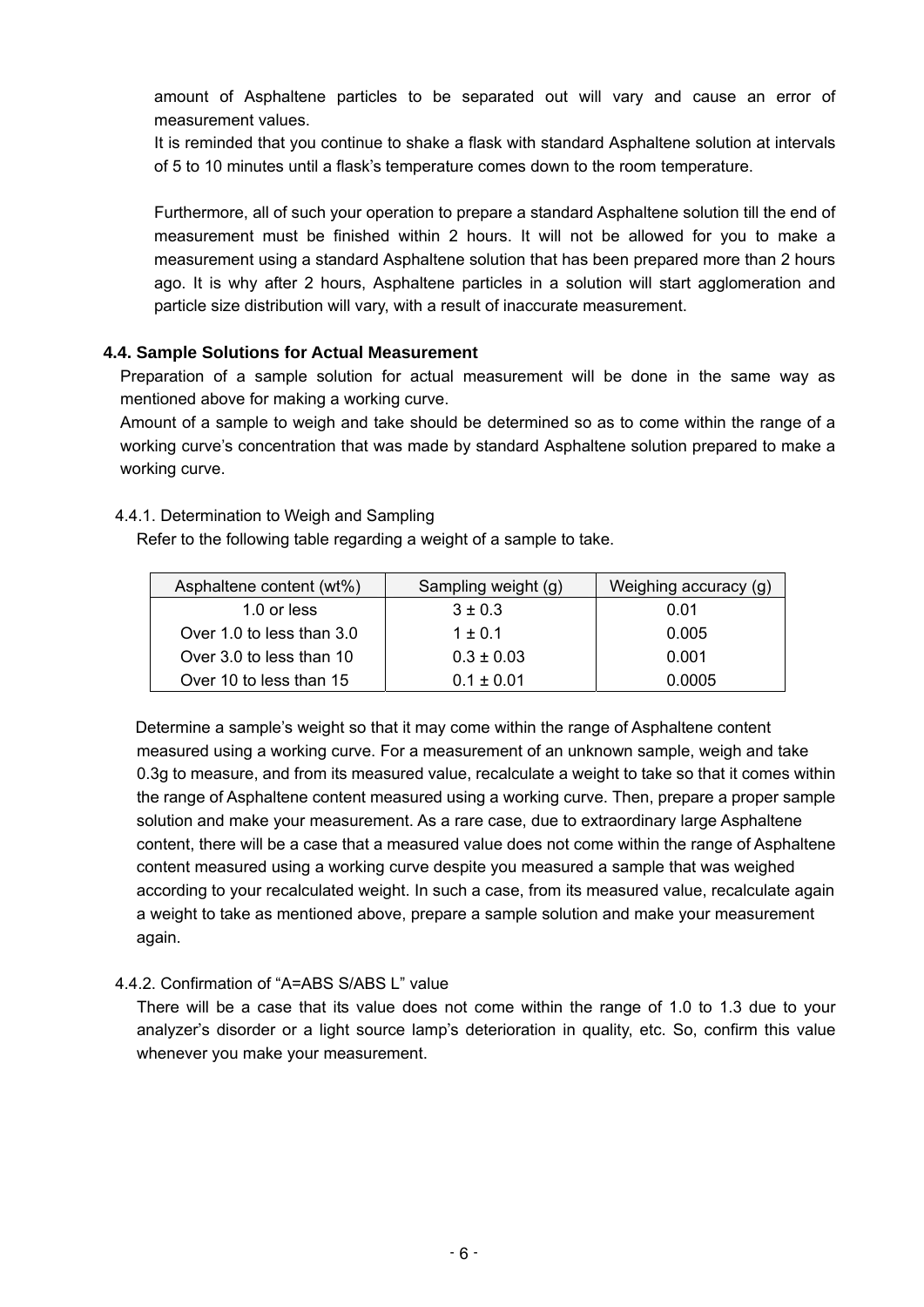#### <span id="page-7-0"></span>**5. Procedure to Operate APD-500A**

#### **5-1. 0-100% Calibration**

- 1) Press "FUNC", "0" and ENTER.
- 2) Select "Calibration ON" and press ENTER.
- 3) Select "Calib 1 for APD" and press ENTER.
- 4) Select "Set 0%T" and press ENTER: A shutter for a light source lamp closes.
- 5) Values of S and L in mV will be indicated on the display, so press ENTER when they have become stable around 0.
- 6) Select again "Set 100%T" and press ENTER: A shutter for a light source lamp opens.
- 7) Set a flask of 500mL n-Heptane at a suction nozzle, and press "Samp". A suction pump starts running and n-Heptane is sucked.
- 8) Values of S and L in mV will be indicated on the display, and press ENTER when they have become stable.
- 9) Press "Samp".: A suction pump stops, and suction of n-Heptane stops.
- 10) Press "RESET" and make sure that "READY" is indicated on the display.

#### **5-2. Cell Length and Wavelength Calibration**

5-2-1. Input of 750nm and 800nm Absorbance Values

- 1) Press "FUNC", "0" and ENTER.
- 2) Select "Calibration OFF" and press ENTER.
- 3) Select "S1 of STD-1 (n-Heptane)": 750nm absorbance "0" and press ENTER.
- 4) Select "L1 of STD-1 (n-Heptane)": 800nm absorbance "0" and press ENTER.
- 5) Select "S2 of STD-2 (Standard Asphaltene solution for calibration)": Input 750nm absorbance "**S2**" and press ENTER.

**S2= Weight of standard Asphaltene sample (APD-006) contained in 100mL of standard Asphaltene solution for calibration (Toluene) x 750nm absorbance (ABS(S): 1gr/100ml Toluene) stated on a label of standard Asphaltene material's bottle** 

Weight of standard Asphaltene sample (APD-006) contained in 100mL of standard Asphaltene solution for calibration (Toluene) means "**Precisely weighed 10g of standard sample (APD-006) ÷ 5**" when 10g of standard sample (APD-006) was dissolved by 500mL of Toluene in a 500mL measuring flask.

6) Select "L2 of STD-2 (Standard Asphaltene solution for calibration)": Input 800nm absorbance "**L2**" and press ENTER.

**L2= Weight of standard Asphaltene sample (APD-006) contained in 100mL of standard Asphaltene solution for calibration (Toluene) x 800nm absorbance (ABS(L): 1gr/100ml Toluene) stated on a label of standard Asphaltene material's bottle**  Weight of standard Asphaltene sample (APD-006) contained in 100mL of standard Asphaltene solution for calibration (Toluene) means "**Precisely weighed 10g of standard sample (APD-006) ÷ 5**" when 10g of standard sample (APD-006) was dissolved by 500mL of Toluene in a 500mL measuring flask.

- 7) Continue to press ENTER until "READY" is indicated on the display.
- 5-2-2. Wavelength Calibration
- 1) Press "FUNC", "0" and ENTER.
- 2) Select "Calibration ON" and press ENTER.
- 3) Select "Calib 2 for APD" and press ENTER.
- 4) Select "Set STD-1 Soln !" and press ENTER.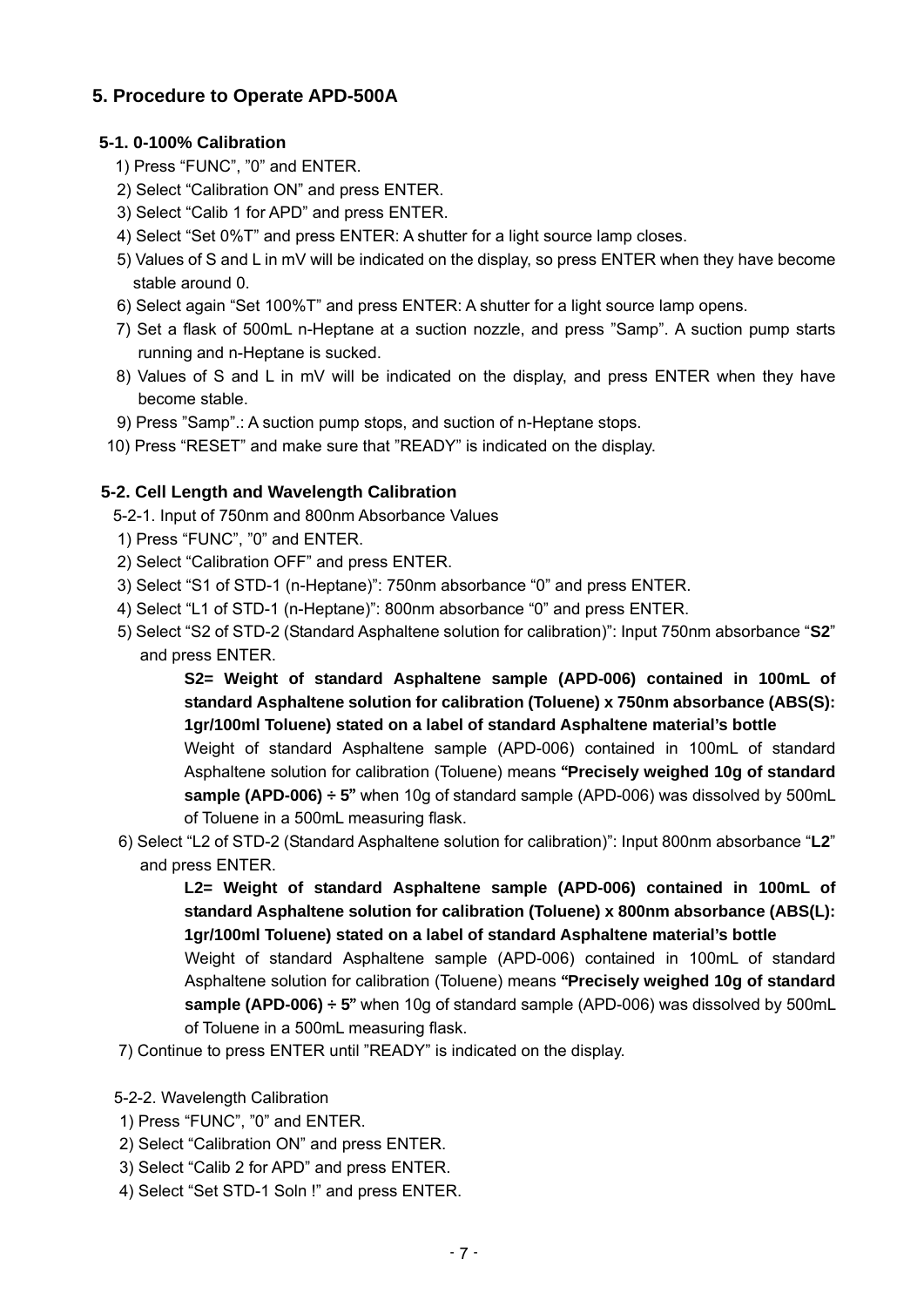- <span id="page-8-0"></span>5) Set a flask of 500ml n-Heptane at a suction nozzle, and press "Samp". A pump starts running and n-Heptane is sucked.
- 6) S and L values in mV will be indicated on the display, and press ENTER when those values have become stable at around "0.00" in about 10 to 20 seconds.
- 7) Press "Samp". A pump stops running and suction of n-Heptane stops.
- 8) Select "Set STD-2 Soln !" and press ENTER.
- 9) Set a flask of standard Asphaltene solution for calibration at a suction nozzle, and press "Samp". A pump starts running and standard Asphaltene solution is sucked.
- 10) S and L values in mV will be indicated on the display, and press ENTER when those values have become stable in about 10 to 20 seconds.
- 11) Press "Samp". A pump stops running and suction of standard Asphaltene solution stops.
- 12) Press "RESET" and make sure that "READY" is indicated on the display.

#### **6. Procedure to Make a Working Curve**

#### **6-1. Input of Values**

- 1) Press "FUNC", "0" and ENTER.
- 2) Select "Calibration OFF" and press ENTER.
- 3) Press ENTER three times to indicate "WT% \*.\*\*".
- 4) Input the value of "ASTM VALUE \*.\*\* mass%" stated on a label of standard Asphaltene material's bottle, and press ENTER.
- 5) Input the value of "M.abs = \*.\*\*" stated on a label of standard Asphaltene material's bottle, and press ENTER.
- 6) Input the value of "CAL-1 \*.\*\*\*\*" (accurate weight of sample used to make a 0.9g working curve) and press ENTER.
- 7) Input the value of "CAL-2 \*.\*\*\*\*" (accurate weight of sample used to make a 0.7g working curve) and press ENTER.
- 8) Input the value of "CAL-3 \*.\*\*\*\*" (accurate weight of sample used to make a 0.5g working curve) and press ENTER.
- 9) Input the value of "CAL-4 \*.\*\*\*\*" (accurate weight of sample used to make a 0.3g working curve) and press ENTER.
- 10) Input the value of "CAL-5 \*.\*\*\*\*" (accurate weight of sample used to make a 0.1g working curve) and press ENTER.
- 11) Continue to press ENTER until "Function (0-9) ?" is indicated on the display.
- 12) Press "RESET" and make sure that "READY" is indicated on the display.

#### **6-2. Confirmation or Change of Measuring Parameters**

- 1) Press "FUNC", "1" and ENTER.
- 2) Set "Waiting Time" to "0" and press ENTER.
- 3) Set "Pump 1 Running Time" to "10" (seconds) and press ENTER.
- 4) Set "Pump 2 Running Time" to "10" (seconds) and press ENTER.
- 5) Set "Washing Time" to "10" (seconds) and press ENTER.
- 6) Select "CHG Seq 1-3 ?" and "3", and press ENTER.
	- (1: Without washing, 2: With washing, **3: Make a working curve)**
- 7) Press "RESET" and make sure that "READY" is indicated on the display.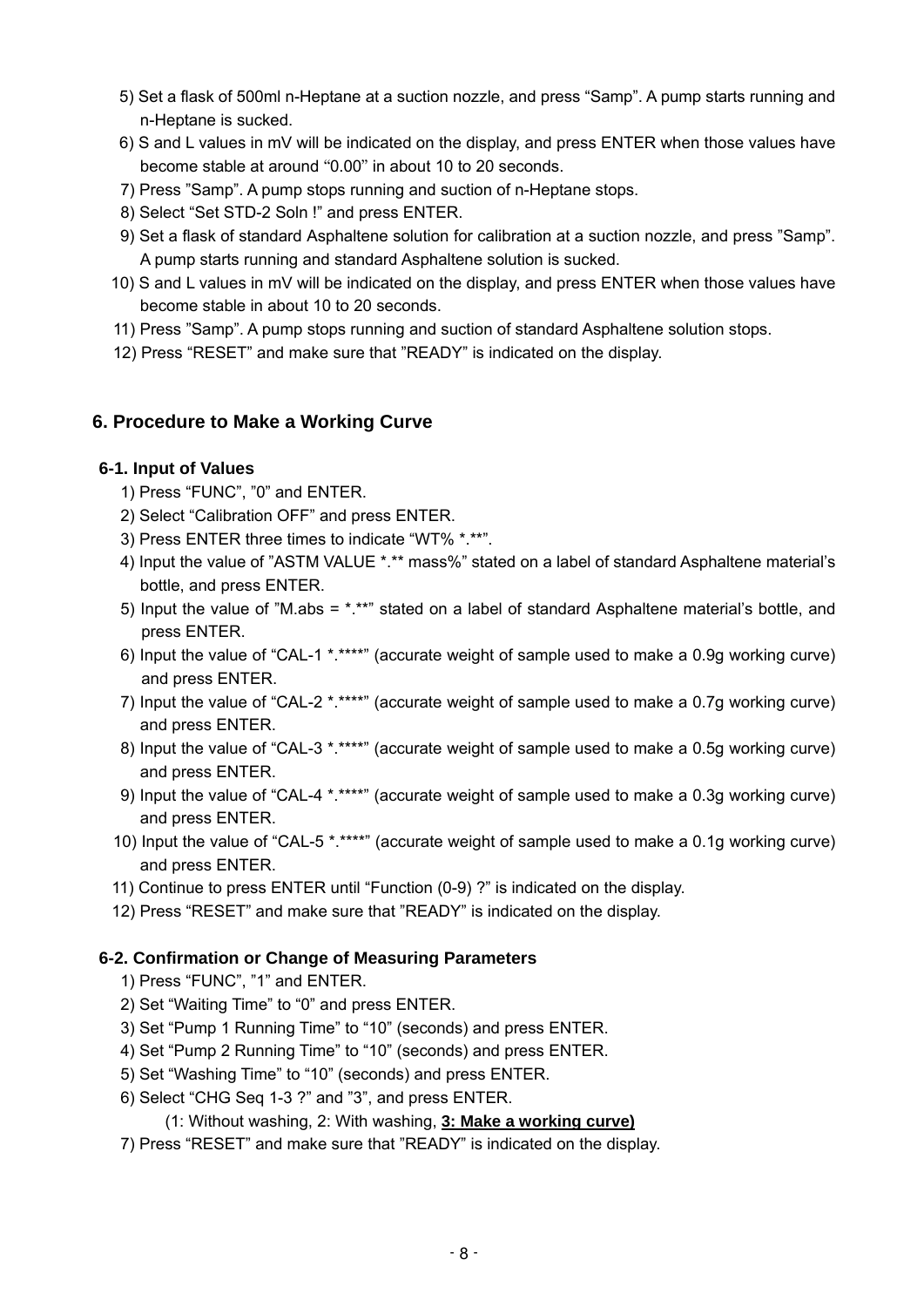#### <span id="page-9-0"></span>**6-3. Input of Calculation Coefficient File**

- 1) Press "FUNC", "2" and ENTER.
- 2) Select "File No. ?" and "1", and press ENTER.
- 3) Continue to press ENTER until "Function (0-9) ?" is indicated on the display.
- 4) Press "RESET" and make sure that "READY" is indicated on the display.

#### **6-4. Measurements of Standard Asphaltene Solution to Make a Working Curve**

- 1) Set a flask of 500mL n-Heptane at a suction nozzle, and press "Samp". A pump starts running and n-Heptane is sucked.
- 2) When a suction line and a pump are filled by n-Heptane, press "Samp".
- 3) Set on an auto-changer's turn-table flasks of 0.9g to 0.1g standard Asphaltene solutions from the dense to thin solutions in this turn. Do not forget to put a magnetic stirring bar into each flask.
- 4) Press "START" to start measurements.
- 5) When measurements are over, set a flask of 500mL Toluene at a suction nozzle, and press "Samp". A pump starts running and Toluene is sucked.
- 6) When a flow line has been washed, press "Samp".
- 7) Set a flask of 500mL n-Heptane at a suction nozzle, and press "Samp". A pump starts running and n-Heptane is sucked.
- 8) When a flow line has been washed, press "Samp".

#### **6-5. Coefficient Calculation and Saving Calculation Result's File**

- 1) Press "FUNC", "0" and ENTER.
- 2) Select "Calibration ON" and press ENTER.
- 3) Select "Calibration 3 for JPI" and press ENTER.
- 4) Select "Calib? ON" and press ENTER.

#### **<Note>**

By the above operation, the analyzer's internal factor calculation will be done and its result will be saved into a built-in memory. Without doing this operation, there is no saving of factor calculation result into a memory.

#### **<Confirmation of "A=ABS S/ABS L" value>**

Its value has been adjusted to come into the range of 1.0 to 1.3 at the time of shipment of the analyzer. Confirm its value when you make measurements as there may be a case that it does not come into the said range due to a disorder of the analyzer or a light source lamp's deterioration in quality. Results of measurements to make a working curve will be printed as "Calibration Values" by pressing "FUNC", "0" and "PRT" in this order.

#### **6-6. Change of Measuring Parameters**

- 1) Press "FUNC", "1" and ENTER.
- 2) Set "Waiting Time" to "0" and press ENTER.
- 3) Set "Pump 1 Running Time" to "10" (seconds) and press ENTER.
- 4) Set "Pump 2 Running Time" to "8" (seconds) and press ENTER.
- 5) Set "Washing Time" to "10" (seconds) and press ENTER.
- 6) Select "CHG Seq 1-3 ?" and "1", and press ENTER.
	- (**1: Without washing**, 2: With washing, 3: To make a working curve)
- 7) Press "RESET" and make sure that "READY" is indicated on the display.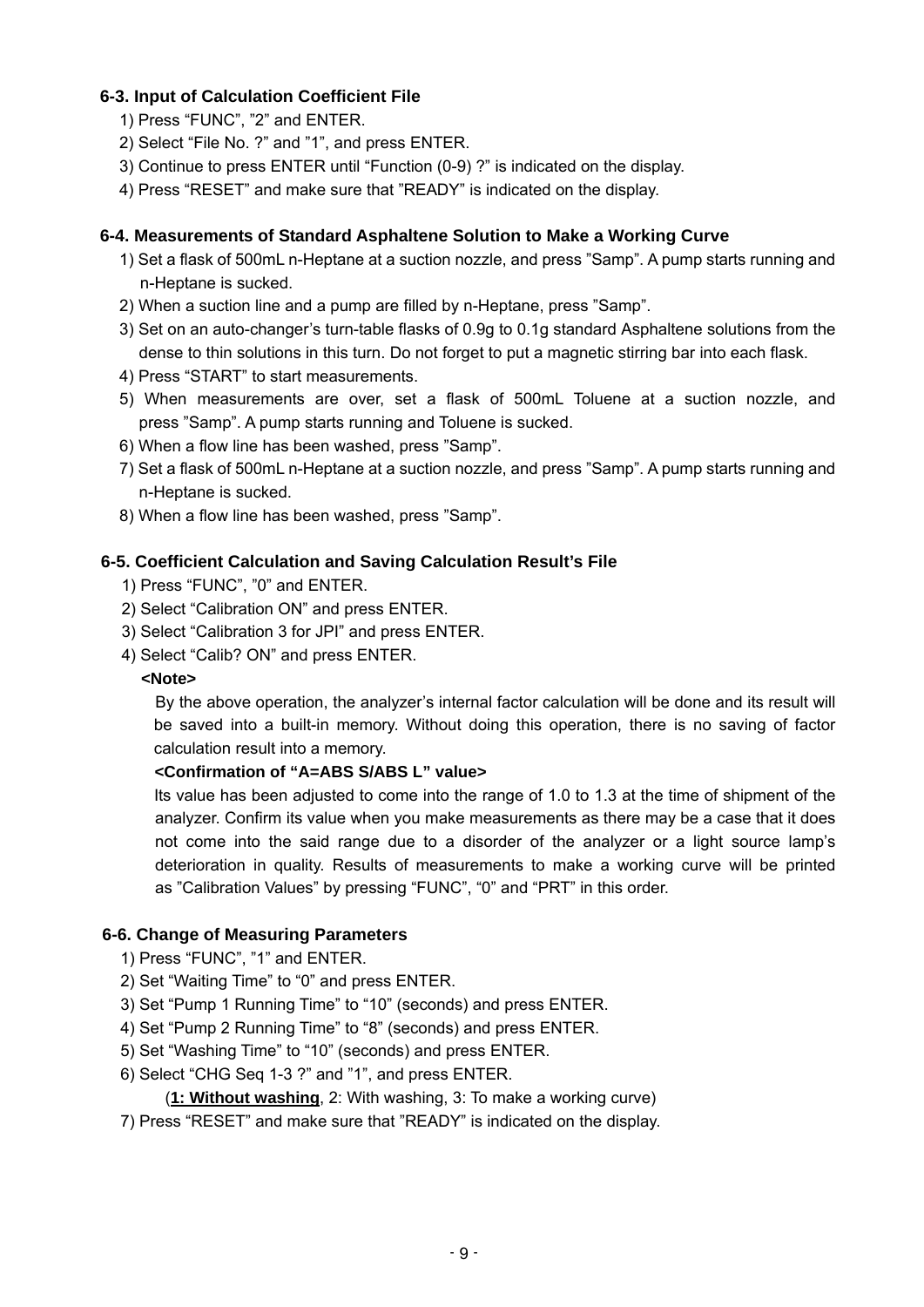#### <span id="page-10-0"></span>**7. Measurements of Actual Sample Solutions**

- 1) Set on an auto-changer's turn-table flasks of actual sample solutions including magnetic stirring bars from No.1 position.
- 2) After the last flask of actual sample solution, set a flask of pure Toluene and another flask of pure n-Heptane.
- 3) Press "SIZE".
- 4) For the turn-table's start number, total sample numbers (actual sample solutions + 2), each sample number (ID), each sample weight (SW(g)), Toluene and n-Heptane, input "0" together with each ID and SW.
- 5) Press "START".
- 6) If you have set a larger number than the turn-table's maximum capacity, rotation of turn-table stops at the last position. In this case, set again other flasks of actual sample solutions on the turn-table and press "START" to continue measurements.

| Symptom                                                              | <b>Possible cause</b>                                                                            | Countermeasure                                                                                                                                                    |
|----------------------------------------------------------------------|--------------------------------------------------------------------------------------------------|-------------------------------------------------------------------------------------------------------------------------------------------------------------------|
| No display indication even if<br>you turned on the power.            | • A power cord is not plugged to<br>a wall socket.                                               | • Check a power cord.                                                                                                                                             |
|                                                                      | • A fuse has blown off.                                                                          | • Replace a fuse with a new one.                                                                                                                                  |
| Potential of a light source<br>becomes less than 800.                | • Deterioration due to a lamp's<br>lifetime                                                      | • Replace a lamp with a new one.                                                                                                                                  |
|                                                                      | • Contamination of a flow cell<br>(used to measure                                               | • Clean the cell or replace it with<br>a new one.                                                                                                                 |
|                                                                      | absorbance)                                                                                      |                                                                                                                                                                   |
| Working curve cannot be<br>made nicely.                              | • Voltage of your power source<br>is not stable.                                                 | • Secure a stability of your power<br>source (voltage is liable to<br>fluctuate if other pumps and<br>heaters are connected to the<br>same line of power source.) |
| In particular, 5 points of S/L                                       | • Contamination of a flow cell                                                                   | • Clean the cell or replace it with                                                                                                                               |
| values of your samples to                                            | • Deterioration of a lamp                                                                        | a new one.                                                                                                                                                        |
| make a working curve do not<br>come into the range of 1.0 to<br>1.3. | • Suction nozzle is not in the<br>right position.                                                | • Replace a lamp with a new one.<br>• Check the position of a suction<br>nozzle and tightening of joints.                                                         |
| Measured values of your<br>actual samples are not                    | • Suction by pump is not in<br>good order.                                                       | • Replace a pump with a new<br>one.                                                                                                                               |
| stable.                                                              | • Instability of potential values<br>due to your touch on an<br>optical mirror.                  | • Don't touch a mirror at easy<br>option before the above<br>operation.                                                                                           |
| Factor does not change even<br>if a working curve was made.          | • After making a working curve,<br>you have not made factor<br>calculation and memory<br>saving. | • After making a working curve,<br>select "Function 0" immediately,<br>and making "Calibration ON",<br>set "Calib JPI?" ON<br>at "Calibration 3 for JPI".         |

#### **8. Trouble-shooting**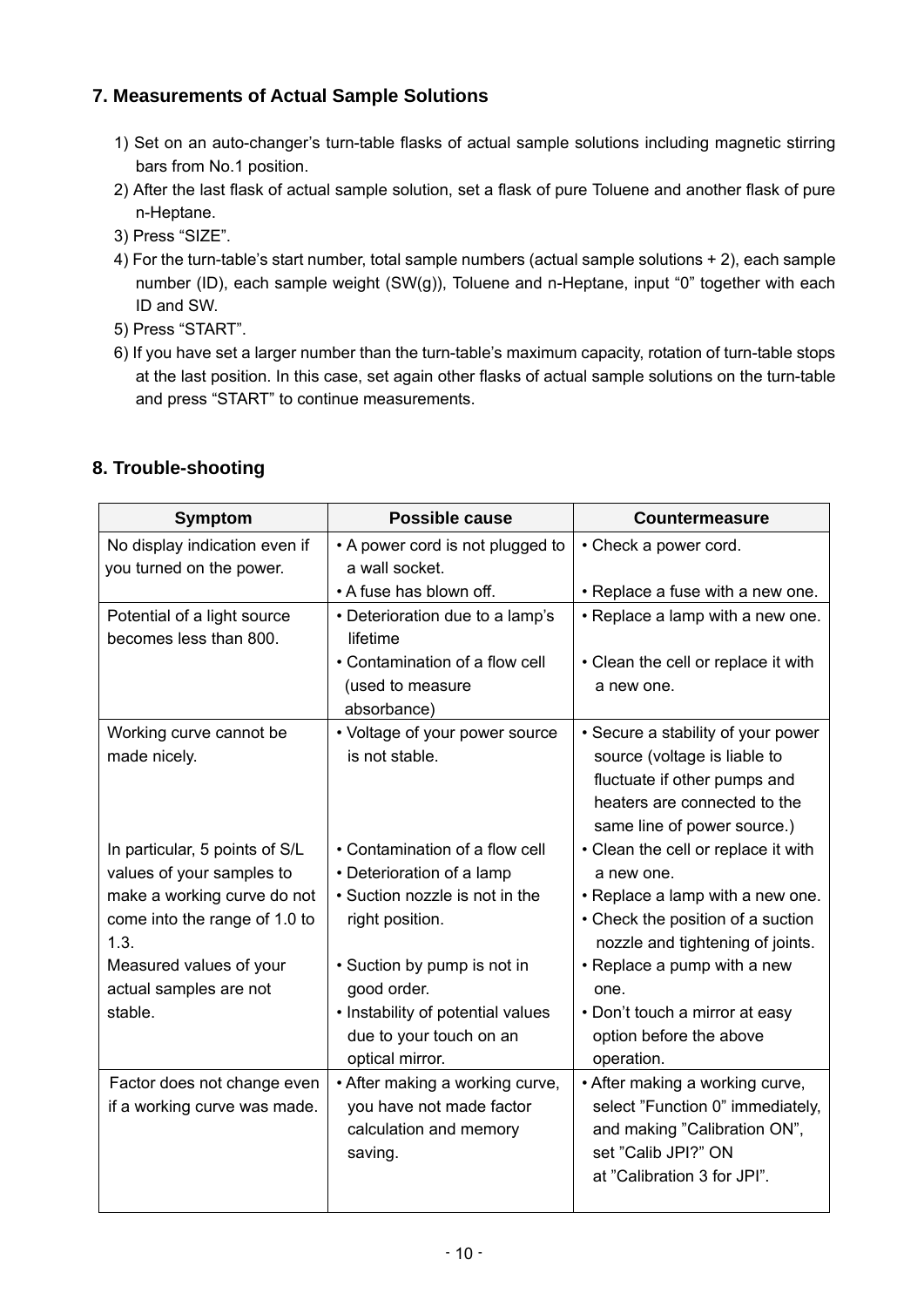| Air bubbles come into a flow                                                   | • Air is sucked from a sample                                                                                         | • Check the position of a suction                                     |
|--------------------------------------------------------------------------------|-----------------------------------------------------------------------------------------------------------------------|-----------------------------------------------------------------------|
| line from a suction nozzle.                                                    | suction line.                                                                                                         | nozzle and tightening of joints.                                      |
|                                                                                | • Revolution speed of a                                                                                               | • Adjust the revolution speed at                                      |
|                                                                                | magnetic stirrer is too fast.                                                                                         | your measurement.                                                     |
| Once you measured high<br>concentration samples,<br>measurement values of next | • Sample suction is not nicely<br>done, and previous sample<br>still remains in the cell.                             | • Check the position of a suction<br>nozzle and tightening of joints. |
| samples show higher values.                                                    | • Due to contamination of a                                                                                           | • Clean the cell or replace it with                                   |
|                                                                                | flow cell, sample for<br>measurement is not replaced<br>with a next one in good order.<br>• Due to disorder of pump's | a new one.                                                            |
|                                                                                | suction, sample's flow has                                                                                            | • Replace a pump with a new                                           |
|                                                                                | become bad.                                                                                                           | one.                                                                  |
| You hear abnormal noise                                                        | • Deterioration of a pump                                                                                             | • Replace a pump with a new                                           |
| from a pump.                                                                   |                                                                                                                       | one.                                                                  |
|                                                                                |                                                                                                                       |                                                                       |

#### 1) Replacement of a light source lamp

When a light source lamp has been confirmed to be deteriorated in quality through your "Potential" confirmation, replace a lamp with a new one after making sure that a lamp has cooled down enough.

This lamp is a hand-made one, so a filament's position will be slightly different lamp by lamp, and by this reason, there will be a case that a value of "Potential" will not go up. In such a case, adjust a position of a lamp fixing screw or rotate a lamp fixing position for 90º so that you can get 800mV or more "Potential" value.

Never touch a lamp with your bare hands. If your hand's sebum attaches to a lamp, it will get clouded, and cause to lower illumination intensity.

#### 2) Adjustment of a translucent mirror

If a value of "Potential" does not go up even after your replacement of a lamp, or in case the values of S (750nm) and L (800nm) are extremely different, there will be a possibility that a translucent mirror's position or its deterioration in quality is a cause of such problems.

Except the case that a mirror's fixing screw has explicitly loosened, you will have to note that a light path will be misaligned if you touch a mirror's position, and it will finally require a special adjustment to be professionally done by returning the analyzer to our factory.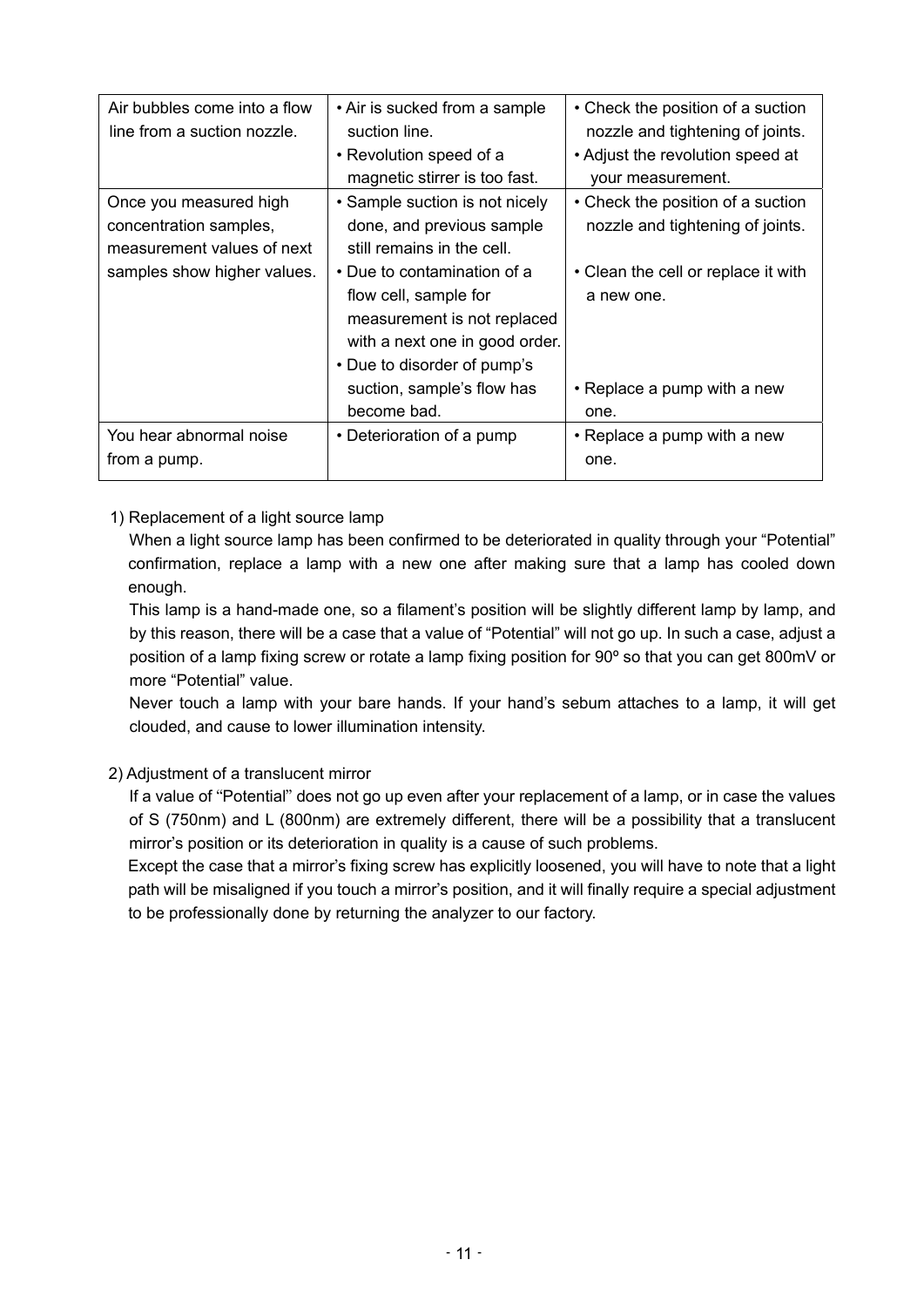#### <span id="page-12-0"></span>**9. Quick Reference for Operation Manual**

#### **9-1. Primary Preparation**

- 1) Put bottles of standard Asphaltene material and actual sample for : 30 min. to 1 hour measurement in a thermostatic chamber kept at the temperature of 50 to 60ºC.
- 2) Turn on the analyzer for warming up. **EXELLARE THE READY** 20 min. or more **READY**
- 3) Put a flask of n-Heptane in a water bath kept at the temperature of  $80^{\circ}$ C.  $\therefore$  30 min. to 1 hour

#### **9-2. Preparation of Standard Asphaltene Solution for Calibration and Sample Solution for Actual Measurements**

| 500mL n-Heptane                     | : for 0-100% calibration                               |
|-------------------------------------|--------------------------------------------------------|
| 500mL measuring flask               | : to make standard Asphaltene solution for calibration |
| 100mL Erlenmeyer flask with stopper | $: x 5$ pieces                                         |
| R (n-Heptane)                       | : 100mL Erlenmeyer flask with stopper                  |
| S (Toluene)                         | : 100mL Erlenmeyer flask with stopper                  |

| 1) Weigh and take heated standard Asphaltene material<br>for calibration in a 500mL measuring flask. | 10q<br>: Use a new pipette whenever you weigh<br>and take a sample.<br>: Put a glass stopper to Erlenmeyer flask<br>while weighing. |
|------------------------------------------------------------------------------------------------------|-------------------------------------------------------------------------------------------------------------------------------------|
| 2) Weigh and take heated actual sample (or standard : 0.1g, 0.3g, 0.5g, 0.7g and 0.9g                |                                                                                                                                     |

| $\epsilon$ , rough and take neated actual sample (or standard $\epsilon$ . org, org, org, org, and org, |                                           |
|---------------------------------------------------------------------------------------------------------|-------------------------------------------|
| Asphaltene material for calibration) in a 100mL                                                         | (standard Asphaltene solution to make     |
| Erlenmeyer flask.                                                                                       | a working curve)                          |
| * Asphaltene content in standard solution to make a                                                     | : Use a new pipette whenever you weigh    |
| working curve: ① 0.035g, ② 0.028g, ③ 0.020g,                                                            | and take a sample.                        |
| $\Phi$ 0.012g and $\Phi$ 0.005g/ 100mL                                                                  | : Put a glass stopper to Erlenmeyer flask |
|                                                                                                         | while weighing.                           |

- 3) **Preparation of standard Asphalatene solution for calibration (Continued from 1) above):** Take Toluene by 500mL using a measuring cylinder, and put it into a 500mL measuring flask with 10g standard Asphaltene material for calibration. Then, shake it to mix well.
- 4) **Preparation of sample solution for actual measurements or standard Asphaltene solution to make a working curve (Continued from 2) above):** 
	- a. Using a pipette, take Toluene by 1mL in each 100mL flask, put it in a water bath to heat and shake it to mix well from time to time.
	- b. Take heated n-Heptane by 100mL using a 100mL : A measuring cylinder should have been measuring cylinder, put it into each 100mL flask and shake it to mix well. heated beforehand.
	- c. Put a magnetic stirring bar into each 100mL flask.
	- d. Cool down each 100mL flask with sample solution : All the measurements must be done to the room temperature for 40 minutes. and finished within 2 hours.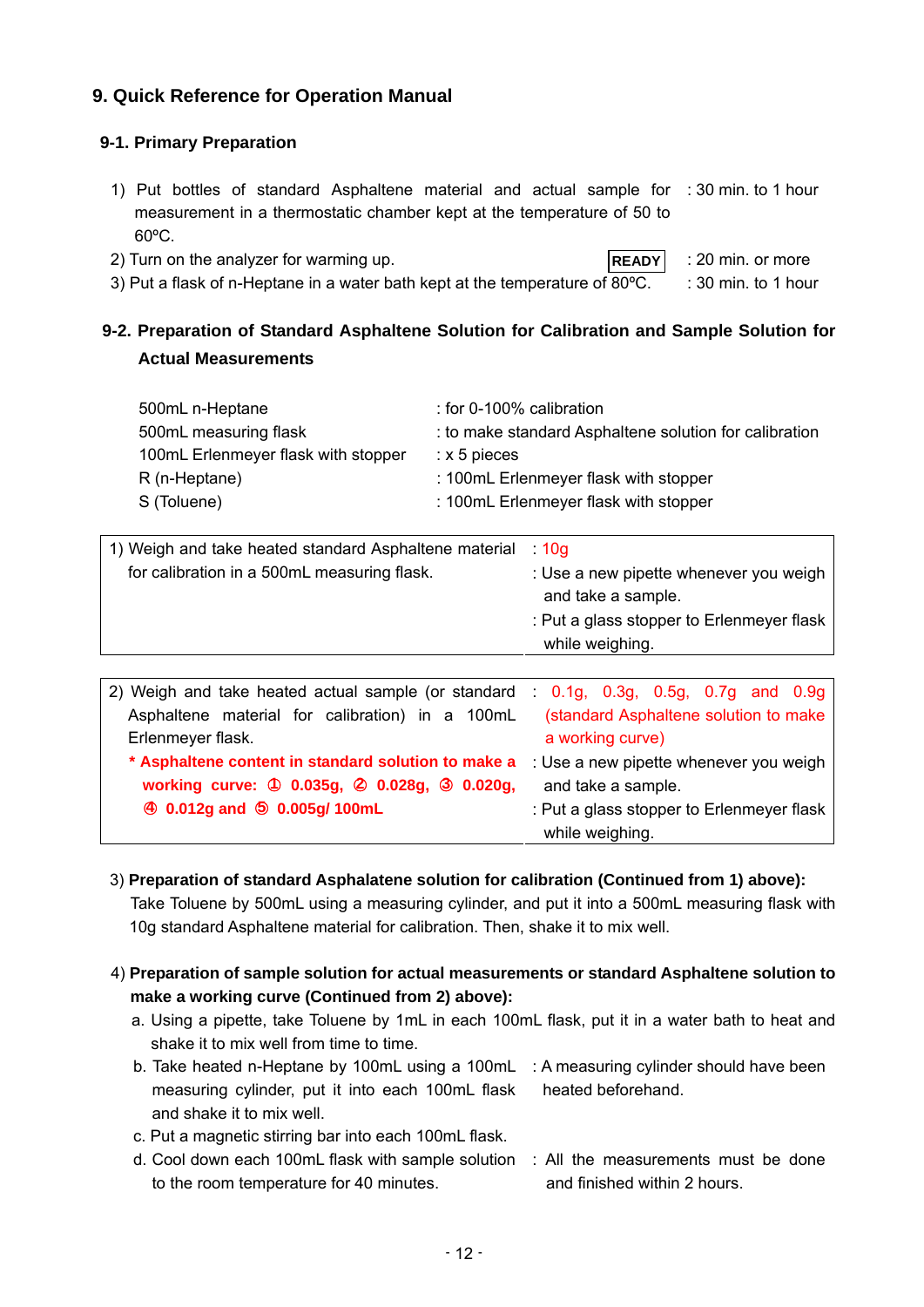#### <span id="page-13-0"></span>**9-3. Preparation of the Analyzer**

9-3-1 "0-100%" Calibration

| (1)  | F            | 0            | ENTER | : Select Function No.0.                                    |
|------|--------------|--------------|-------|------------------------------------------------------------|
| (2)  |              | <b>ENTER</b> |       | <b>Calibration ON</b>                                      |
| (3)  |              | <b>ENTER</b> |       | Calib 1 for APD                                            |
| (4)  | <b>ENTER</b> |              |       | : Set 0%T (A shutter for a light source lamp closes.)      |
| (5)  | <b>ENTER</b> |              |       | : Set 0%                                                   |
| (6)  | <b>ENTER</b> |              |       | : Set 100%T (A shutter for a light source lamp opens.)     |
| (7)  |              |              |       | Set a flask of 500mL n-Heptane at a suction nozzle.        |
| (8)  | <b>Samp</b>  |              |       | : Suction pump starts running.                             |
| (9)  | <b>ENTER</b> |              |       | : Values of S & L will become stable in about 10-20 sec.   |
| (10) | <b>ENTER</b> |              |       | : Set S & L values.                                        |
| (11) | <b>Samp</b>  |              |       | : Suction pump stops running.                              |
| (12) | <b>RESET</b> |              |       | : "RESET" will be indicated on the display.                |
| (13) |              |              |       | Take off a flask of 500mL n-Heptane from a suction nozzle. |
| (14) | <b>Samp</b>  |              |       | : Suction pump starts running.                             |
| (15) | <b>Samp</b>  |              |       | : Suction pump stops running at 10 seconds later.          |

9-3-2 Cell Length and Wavelength Calibration

1) Input of 750nm and 800nm absorbance values

| (1) | F                              | $\mathbf 0$                                                           | <b>ENTER</b>                                    | : Select Function No.0.                                               |       |
|-----|--------------------------------|-----------------------------------------------------------------------|-------------------------------------------------|-----------------------------------------------------------------------|-------|
| (2) | <b>ENTER</b>                   |                                                                       |                                                 | <b>Calibration OFF</b>                                                |       |
| (3) | 0                              | <b>ENTER</b>                                                          |                                                 | : S1 of STD-1 (n-Heptane): 750nm absorbance "0"                       |       |
| (4) | 0                              | <b>ENTER</b>                                                          | : L1 of STD-1 (n-Heptane): 800nm absorbance "0" |                                                                       |       |
| (5) | $*****$                        | <b>ENTER</b>                                                          |                                                 | : S2 of STD-2 (Standard for calibration): 750nm                       |       |
|     |                                |                                                                       |                                                 | absorbance "*.****"                                                   |       |
| (6) | * ****                         | <b>ENTER</b>                                                          |                                                 | : L2 of STD-2 (Standard for calibration): 800nm                       |       |
|     |                                |                                                                       |                                                 | absorbance "*.****"                                                   |       |
|     | $S2$ :                         |                                                                       |                                                 | Weighed and taken standard Asphaltene material (g) x 750nm absorbance |       |
|     |                                |                                                                       |                                                 | (as stated on a bottle's label) $\div$ 5                              |       |
|     | L2:                            | Weighed and taken standard Asphaltene material (g) x 800nm absorbance |                                                 |                                                                       |       |
|     |                                | (as stated on a bottle's label) $\div$ 5                              |                                                 |                                                                       |       |
| (7) | <b>ENTER</b>                   | x 12 times                                                            |                                                 | : Continue to press until "READY" is indicated on                     |       |
|     |                                |                                                                       |                                                 | the display.                                                          |       |
|     | 2) Cell Wavelength Calibration |                                                                       |                                                 |                                                                       |       |
| (1) | F                              | 0                                                                     |                                                 | <b>ENTER</b> : Select Function No.0.                                  |       |
| (2) |                                | <b>ENTER</b>                                                          |                                                 | <b>Calibration ON</b>                                                 |       |
| (3) |                                | <b>ENTER</b>                                                          |                                                 | Calib 2 for APD $\rightarrow$ Set STD-1 Soln !                        |       |
| (4) |                                |                                                                       |                                                 | Set a flask of 500mL n-Heptane at a suction nozzle.                   |       |
| (5) | <b>Samp</b>                    |                                                                       |                                                 | : Suction pump starts running.                                        |       |
| (6) | <b>ENTER</b>                   |                                                                       |                                                 | : Values become stable in about 10-20 sec. $\rightarrow$ "0.00        | 0.00" |
| (7) | <b>ENTER</b>                   |                                                                       |                                                 | : Set values.                                                         |       |
| (8) | <b>Samp</b>                    |                                                                       |                                                 | : Suction pump stops running.                                         |       |
| (9) |                                |                                                                       |                                                 | Take off a flask of 500mL n-Heptane from a suction nozzle.            |       |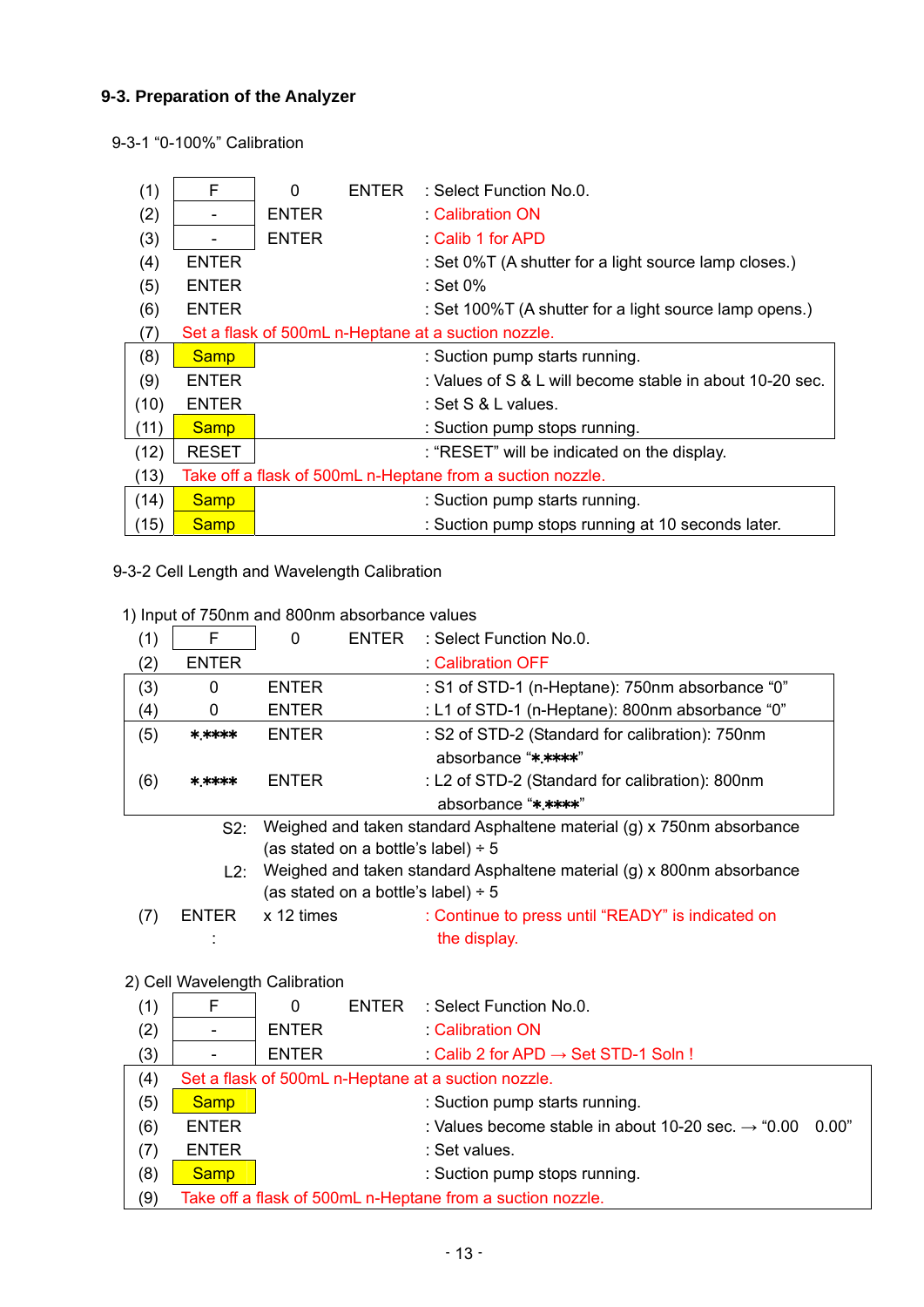| : "Set STD-2 Soln!" will be indicated on the display.<br><b>ENTER</b><br>(10)                   |         |
|-------------------------------------------------------------------------------------------------|---------|
| (11)<br>Set a flask of standard Asphaltene solution for calibration at a suction nozzle.        |         |
| (12)<br>: Suction pump starts running.<br><b>Samp</b>                                           |         |
| : Values become stable in about 10-20 sec. $\rightarrow$ "*.***<br><b>ENTER</b><br>(13)         | $****"$ |
| (14)<br><b>ENTER</b><br>: Set values.                                                           |         |
| (15)<br>: Suction pump stops running.<br><b>Samp</b>                                            |         |
| Take off a flask of standard Asphaltene solution for calibration from a suction nozzle.<br>(16) |         |
| <b>RESET</b><br>(17)<br>: "READY" is indicated on the display.                                  |         |

#### 9-3-3 Making a Working Curve

|      | 1) Input of values        |              |                                                             |
|------|---------------------------|--------------|-------------------------------------------------------------|
| (1)  | F<br>0                    | <b>ENTER</b> | : Select Function No.0.                                     |
| (2)  | <b>ENTER</b>              |              | Calibration OFF                                             |
| (3)  | <b>ENTER</b><br>x 3 times |              | : for confirmation only                                     |
|      |                           |              |                                                             |
| (4)  | $WT\% * **$               | <b>ENTER</b> | : Input standard Asphaltene material's wt%.                 |
| (5)  | Mabs $****$               | <b>ENTER</b> | : Input soluble absorbance of standard Asphaltene material. |
|      |                           |              |                                                             |
| (6)  | CAL-1 * *****             | <b>ENTER</b> | : Input weight of standard Asphaltene sample 1 (dense one)  |
| (7)  | $CAL-2$ *.****            | <b>ENTER</b> | : Input weight of standard Asphaltene sample 2              |
| (8)  | CAL-3 * *****             | <b>ENTER</b> | : Input weight of standard Asphaltene sample 3              |
| (9)  | $CAL-4$ * *****           | <b>ENTER</b> | : Input weight of standard Asphaltene sample 4              |
| (10) | CAL-5 *.****              | <b>ENTER</b> | : Input weight of standard Asphaltene sample 5 (thin one)   |
| (11) | ENTER<br>x 10 times       |              | : for confirmation only                                     |
|      |                           |              |                                                             |

#### 2) Confirmation or change of measuring parameters

| (1) | F                    |              | <b>ENTER</b> | : Select Function No.1.                        |
|-----|----------------------|--------------|--------------|------------------------------------------------|
| (2) | 0                    | <b>ENTER</b> |              | : Waiting time $\rightarrow$ 0 minute          |
| (3) | 10                   | <b>ENTER</b> |              | : Pump 1 running time $\rightarrow$ 10 seconds |
| (4) | 10                   | <b>ENTER</b> |              | : Pump 2 running time $\rightarrow$ 10 seconds |
| (5) | 10                   | <b>ENTER</b> |              | : Washing time $\rightarrow$ 10 seconds        |
| (6) | <b>CHG Seq 1-3 ?</b> |              |              | : 1 $\rightarrow$ Without washing              |
|     | з                    | <b>ENTER</b> |              | : $2 \rightarrow$ With washing                 |
|     |                      |              |              | $3 \rightarrow$ Make a working curve.          |
| (7) | Function (0-9)?      |              | <b>RESET</b> | "READY" is indicated on the display.           |

#### 3) Input of calculation coefficient file

| (1) |                 |       | ENTER : Select Function No.2.                      |
|-----|-----------------|-------|----------------------------------------------------|
| (2) | <b>ENTER</b>    |       | : Specify a file number.                           |
| (3) | ENTER x 9 times |       | : for confirmation only                            |
| (4) | Function (0-9)? | RESET | <b>EXALCE</b> "READY" is indicated on the display. |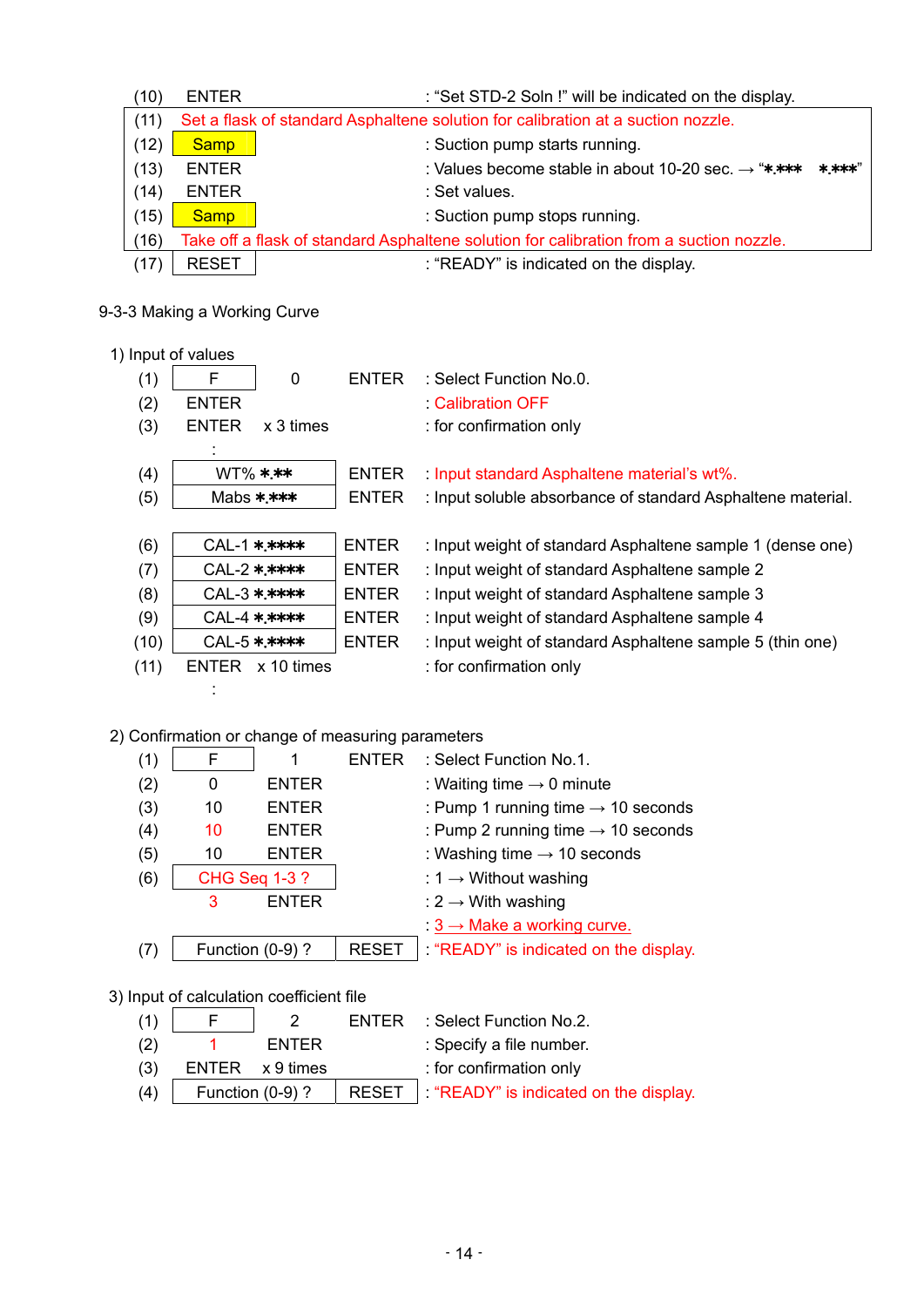<span id="page-15-0"></span>4) Measurement of standard Asphaltene solution for calibration

(1) Samp : Suction of n-Heptan starts. : Before measurements, fill a suction line and a (2)  $\overline{\hspace{0.1cm}}$  Samp : Pump stops running pump with n-Heptane to avoid a suction error.

Set flasks of solutions on a turn-table from dense to thin ones in this order.

(3) START : Measurement starts. : Measure from dense to thin solutions.

- After measurements, wash a flow line and a pump.
- $(4)$  Samp : Toluene is sucked and drained.
- (5) : n-Heptane is sucked and drained.
- $(6)$  Samp : Pump stops running

#### 5) Coefficient calculation and saving a file of calculation results

| (1) |                    |              | ENTER.       | : Select Function No.0.                                     |
|-----|--------------------|--------------|--------------|-------------------------------------------------------------|
| (2) |                    | <b>ENTER</b> |              | <b>Calibration ON</b>                                       |
|     |                    |              |              | : Calibration 1 for APD $\rightarrow$ Calibration 2 for APD |
|     |                    | <b>ENTER</b> |              | : Calibration 2 for APD $\rightarrow$ Calibration 3 for JPI |
|     |                    | <b>ENTER</b> |              | : Calib JPI ? ON                                            |
| (3) | Function $(0-9)$ ? |              | <b>RESET</b> | "READY" is indicated on the display.                        |

#### 6) Change of measuring parameters

| (1) | F                   |              | <b>ENTER</b> | : Select Function No.1.                        |
|-----|---------------------|--------------|--------------|------------------------------------------------|
| (2) | 0                   | <b>ENTER</b> |              | : Waiting time $\rightarrow$ 0 minute          |
| (3) | 10                  | <b>ENTER</b> |              | : Pump 1 running time $\rightarrow$ 10 seconds |
| (4) | 8                   | <b>ENTER</b> |              | : Pump 2 running time $\rightarrow$ 8 seconds  |
| (5) | 10                  | <b>ENTER</b> |              | : Washing time $\rightarrow$ 10 seconds        |
| (6) | <b>CHG Seq 1-3?</b> |              |              | $: 1 \rightarrow$ Without washing              |
|     | 1                   | <b>ENTER</b> |              | : $2 \rightarrow$ With washing                 |
|     |                     |              |              | : $3 \rightarrow$ Make a working curve.        |
| (7) | Function (0-9)?     |              | <b>RESET</b> | "READY" is indicated on the display.           |

#### **9-4 Measurements of Actual Samples**

- (1) Set on a turn-table from the position 1 flasks of samples, S Toluene and R n-Heptane.
- $(2)$  SIZE
- (3) 1 : Input a turn-table's start number.
- (4)  $\vert$  Total No.  $\vert$  : Total number of flasks (sample numbers + 2)
- $(5)$  ID : Sample No.
- $(6)$  SW(g) : Sample weight
- (7) : : Input IDO and SWO for S and R respectively.
- $(8)$  START : Measurement starts.
- (9) START : Press again if you have set more flask numbers than the turn-table's capacity.

| (10) | <b>Samp</b> : n-Heptane remaining inside the analyzer is drained. |  |
|------|-------------------------------------------------------------------|--|
| (11) | <b>Samp</b> : Drain of n-Heptane stops.                           |  |